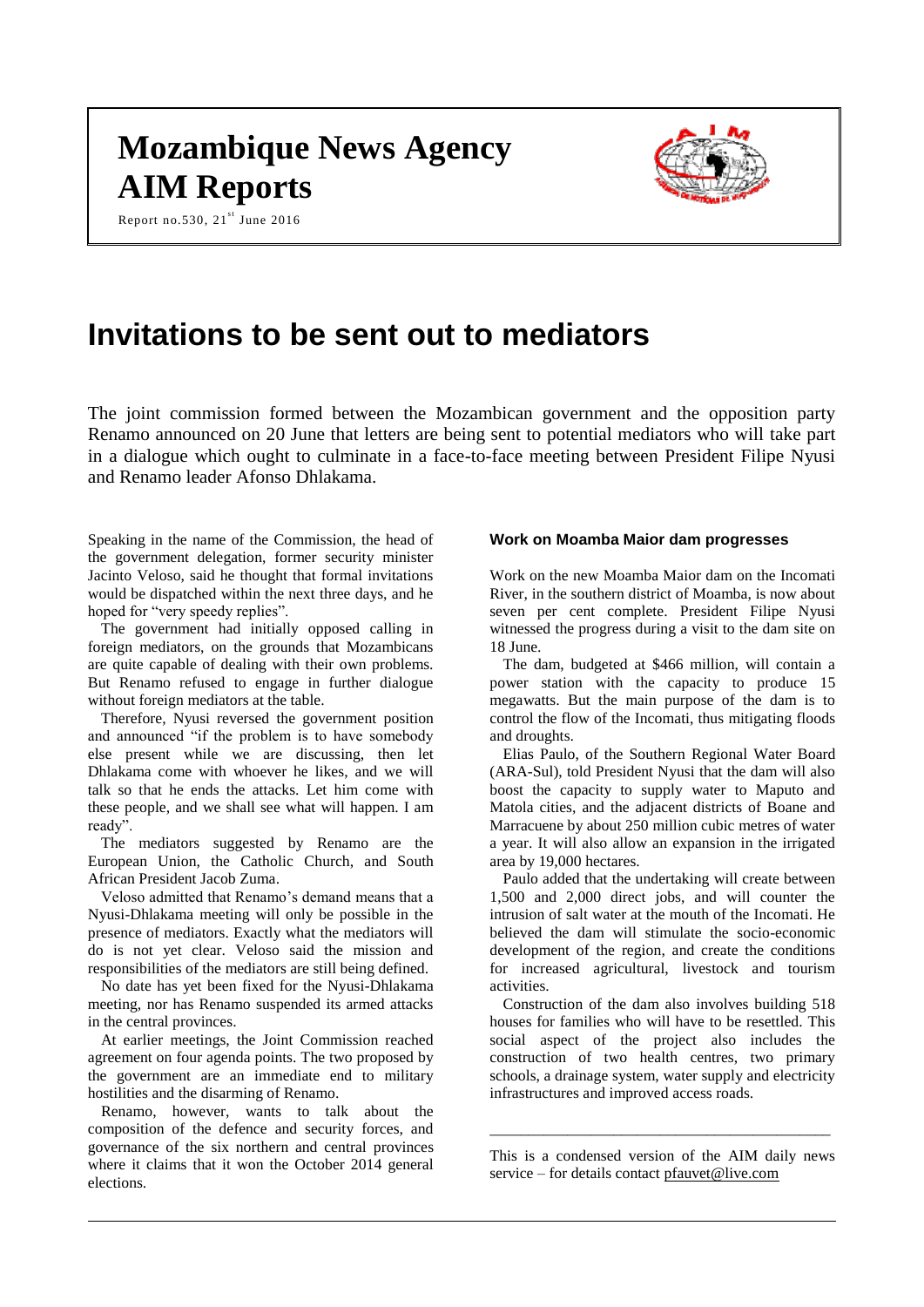#### **Interest rates rise again**

The Bank of Mozambique has again increased its key interest rates, in its attempts to control inflation.

A statement issued by the Bank's Monetary Policy Committee on 13 June announced that the Standing Lending Facility (the interest rate paid by the commercial banks to the central bank for money borrowed on the Interbank Money Market) will rise immediately by 150 base points, from 12.75 to 14.25 per cent.

This is the sixth increase in the Bank's main reference rate since October. This rate had been falling gradually since late 2012. It reached 7.5 per cent in November 2014, and remained at that level for a year, but five rate rises in October, November and December 2015 and in February and April 2016 brought the rate to 12.75 per cent. Now the sixth rise has pushed it to 14.25 per cent, an increase that will certainly be imitated by the commercial banks, making the cost of borrowing prohibitively high for small businesses.

The Standing Deposit Facility (the rate paid by the central bank to the commercial banks on money they deposit with it) also rose by 150 base points from 5.75 to 7.25 per cent.

The Compulsory Reserves Coefficient - the amount of money that the commercial banks must deposit with the Bank of Mozambique – has been divided into two. For reserves in local currency, the coefficient is set at 10.5 per cent, and for reserves in foreign currency, the figure is 15 per cent, which must be deposited in US dollars. This change was announced in April but only took effect on 7 June.

The Monetary Policy Committee says it "assessed the short and medium term projections which point to a slowdown in economic activity and the persistence of inflationary pressure in an environment of continued pressure on the exchange rate". As a result, the macroeconomic foundation of the economy were facing constraints "which require the due adjustments".

The statement blamed this situation on such factors as "the prevalence of politico-military tensions in some parts of the country" (referring to attacks by Renamo gunmen against roads and railways) and the suspension of aid from Mozambique's cooperation partners.

After four months of rising prices, inflation in May was negative, at minus 0.22 per cent. This seasonal variation was to be expected – inflation declines every year when the harvest comes in. The Monetary Policy Committee noted that increased supplies of fresh domestic foodstuffs explained the fall in prices – but working against this trend were the depreciation of the Mozambican currency, the metical, and the difficulties in moving across the country due to the military situation.

The metical continued to lose value in May. At the end of the month, the rate quoted on the Inter-Bank Exchange Market was 58.22 meticais to the dollar, a depreciation of 9.42 per cent over the month. Over the entire preceding year, the metical had lost 68.61 per cent of its value against the dollar. The average rate quoted by the commercial banks on 31 May was also 58.22 meticais to the dollar, while at the foreign exchange bureaus the rate was 61.56 meticais to the dollar.

The metical recovered slightly against the South African rand and was quoted at 3.7 meticais to the rand, an appreciation in May of 1.6 per cent.

That relief was short lived. In the first fortnight of June, the metical took a nosedive against the rand. On 14 June the rate on the Inter-Bank Exchange Market was 3.98 meticais to the rand, while the largest commercial bank, the millennium-BIM, was quoting a rate of 4.07 meticais to the rand.

The rand/metical exchange rate is crucial for food prices, particularly in southern Mozambique, because so much basic food is imported from South Africa.

Provisional figures indicate that in May the country's net foreign reserves declined by \$80.3 million to \$1.714 billion. This is enough to cover 3.1 months of imports of goods and non-factor services, when the operations of the foreign exchange mega-projects are excluded, and 2.4 months if the mega-projects are included.

#### **President inaugurates new Coca-Cola factory**

President Filipe Nyusi on 16 June inaugurated a new Coca-Cola factory in the Matola-Gare neighbourhood, on the outskirts of Maputo.

According to the chairperson of the board of Directors of Coca-Cola-Mozambique, Benjamim Alfredo, this brand new plant cost \$120 million and is equipped with state-of-the-art technology.

In its initial phase, the factory will be able to produce 50 million crates of soft drinks a year. In a second phase, capacity will increase to 70 million crates a year, and in a third, to 150 million crates a year.

During the construction phase, the plant employed 1,200 people, of whom 1,000 were Mozambicans. In the initial operational phase, it is employing 300 Mozambican workers. This could rise to 700 by the third phase.

Speaking at the inauguration, President Nyusi said investment occurs where there is a favourable economic environment. This plant is a testament to the contribution of the private sector to the development of Mozambique. The government will continue to promote industrialization to create jobs and maximize the value chain".

President Nyusi added that he is aware that some of the sugar used by Coca-Cola as a raw material is not produced in Mozambique, but is imported. He stressed that the Mozambican sugar industry has the capacity to produce all the sugar that Coca-Cola needs.

This is a longstanding problem. Soft drinks companies insist on refined sugar, and the vast bulk of the sugar produced in Mozambique is not refined. Last July the Minister of Industry and Trade, Max Tonela, was optimistic that Coca-Cola would switch to Mozambican sugar and buy 10,000 tonnes a year. But this depends on the sugar mills producing the type of refined sugar demanded by soft drinks companies.

#### **Police rescue kidnap victim**

The Mozambican police on 19 June rescued a kidnap victim in Boane municipality, about 30 kilometres west of Maputo, shooting dead two of the kidnappers during the operation.

The woman victim, whose name was not revealed, was kidnapped in central Maputo on 2 June. The kidnappers held her prisoner for 17 days, first in Txumene, in the city of Matola, and then in the house in the Boane neighbourhood of Jonasse, where the police rescued her.

When journalists from the television station STV visited the house, one of the dead kidnappers lay at the entrance, still clutching a pistol. Inside the house was another gun, an AK-47 assault rifle, also used by the gang. Spent cartridges from the exchange of fire between the police and the kidnappers littered the floor.

The police arrested a woman found at the house who was guarding the victim. She, however, denied any responsibility and blamed the kidnapping on her boyfriend, who was one of those shot by the police.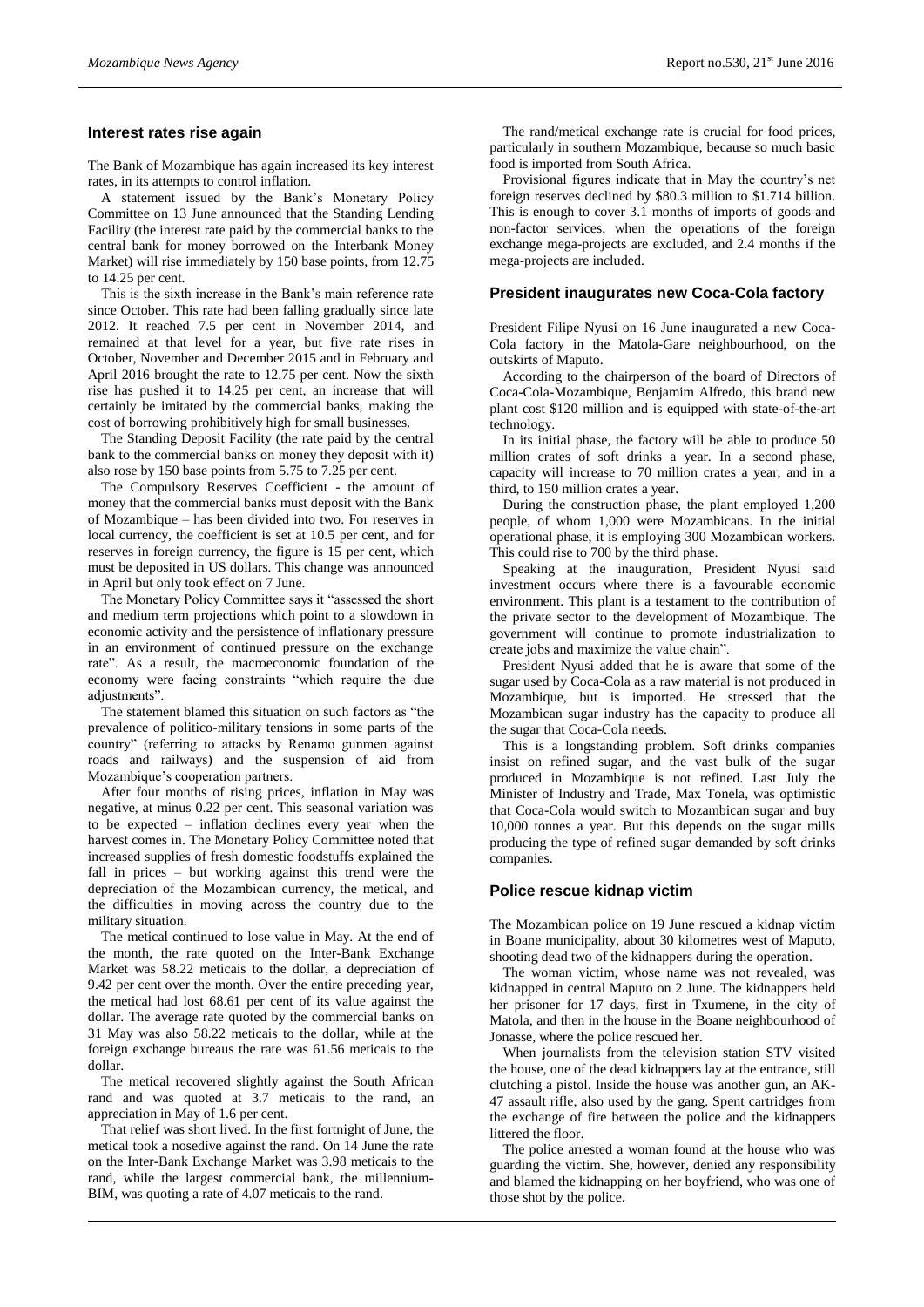# **Ruby auction raises record \$44 million**

The London-based company Gemfields on 20 June announced that its sixth auction of rubies mined in the northern Mozambican district of Montepuez has raised a record \$44.3 million.

The auction took place in Singapore between 13 and 19 June and was composed of high end and commercial grade rubies, both in treated and untreated forms.

The proceeds of the auction will be repatriated to Gemfields' Mozambican subsidiary, Montepuez Ruby Mining Limitada (which is 75 per cent owned by Gemfields and 25 per cent by local partner Mwiriti Limitada), with the royalties due to the government being paid on the full sales price.

Over one and a half million carats were sold to 44 international companies at an average price of \$29.21 per carat.

The company's six ruby auctions have netted a total of \$195 million.

Commenting on the latest auction, the Gemfields Chief Executive Officer, Ian Harebottle, said "the prices achieved and the high percentage of goods sold fully support our analysis of the market conditions, the quality of Mozambique's rubies and the increasing levels of demand across various markets and categories".

#### **Kenmare progresses on debt restructuring**

The Irish company Kenmare Resources that operates a dredge mine in Moma district, on the coast of the northern Mozambican province of Nampula, announced on 20 June that its lenders have agreed to a debt restructuring plan.

Under the plan, the Omani sovereign wealth fund (SCRF) will invest \$100 million and Kenmare intends to raise at least a further \$175 million through issuing securities.

However, the company noted the termination by mutual consent of the conditional agreement it had with the Chinese company King Ally Holdings, under which it would have received a \$100 million in return for ownership of up to 29.9 per cent of Kenmare.

The Moma mine extracts ilmenite, rutile, and zircon from titanium-bearing heavy mineral sands. However, falling prices and a nineteen per cent drop in output last year has put Kenmare in deep financial difficulty. Raising funds to pay its creditors has been slower than expected and the company defaulted on its loans at the end of January.

Commenting on progress towards solving Kenmare's debt difficulties, managing director Michael Carvill stated, "we are pleased that we have signed an agreement for the investment of a hundred million dollars by SGRF and are encouraged by the level of interest shown by a broad range of investors".

Carvill also made reference to the low global prices for its minerals, adding "the product market is already showing a long-awaited improvement in prices, reversing four years of significant downward pressure".

Kenmare expects to complete its capital restructuring by the beginning of August. Shares in the company rose by over 18 per cent on the London Stock Exchange following the announcement.

Ilmenite (iron titanium oxide) and rutile (titanium dioxide) are used to make white pigments for paints, paper, and plastic. Titanium can be extracted from these ores and used to manufacture metallic parts where light weight and high strength are needed. Zircon (zirconium silicate) is used for abrasive and insulating purposes.

## **IMF team arrives in Maputo**

A technical mission from the International Monetary Fund (IMF) arrived in Maputo on 16 June to assess the macroeconomic impact of the huge, government guaranteed loans which the previous government, led by President Armando Guebuza, had kept secret both from the Mozambican public and from the country's international partners.

The two undisclosed loans, for the security-linked companies Proindicus and Mozambique Asset Management (MAM), amount to over \$1.1 billion. The money was borrowed from the banks Credit Suisse and VTB of Russia – the same banks which organized the borrowing, on the Eurobond market, of \$850 million for the Mozambique Tuna Company (EMATUM).

The EMATUM, Proindicus and MAM loans, all guaranteed by the Mozambican government, date from 2013- 2014, and between them added two billion dollars to the country's foreign debt (more than 20 per cent of the total debt).

The existence of the Proindicus and MAM loans only became known in early April. Angered at the failure of the government to disclose such huge loans, the IMF cancelled a mission that was to have visited Mozambique in mid-April and suspended the second instalment of a \$282 million loan from the Fund's Standby Credit Facility (SCF).

The reaction from other key partners was similar. Thus the group of 14 donors and funding agencies that provide direct support to the Mozambican state budget suspended disbursements.

The IMF mission will remain in the country until 24 June, and is expected to hold meetings with Prime Minister Carlos Agostinho do Rosario, Finance Minister Adriano Maleiane and the Governor of the Bank of Mozambique, Ernesto Gove.

#### **China to forgive part of debt**

The Chinese authorities will forgive \$30 million yuan (\$5 million) of Mozambique's debt to China under an agreement signed in Maputo on 13 June by Mozambique's Deputy Minister of Economy and Finance, Maria Isaltina Lucas, and the Chinese Deputy Trade Minister, Zhang Xiangchen.

Speaking immediately after the signing ceremony, Mozambique's Deputy Foreign Minister Nyeleti Mondlane said the Chinese decision will help relieve the pressure on the servicing of Mozambique's public debt.

The debt cancelled is part of a Chinese loan bearing no interest. Mondlane sad that this debt forgiveness "will contribute to implementing the objectives contained in the Government's five-year programme, particularly at this time of important challenges to the country".

For his part, Zhang expressed China's willingness to help Mozambique overcome the current economic crisis it is facing.

The two countries also signed agreements on water supply and agriculture. Zhang and Deputy Agriculture Minister Luisa Meque signed an agreement on the opening of 202 boreholes to provide waters to drought-stricken areas.

The third agreement involves the Mozambican and Chinese governments and the Bill and Melinda Gates Foundation, of the United States. It will support agricultural research in order to boost production. The amount of Chinese investment covered by these two agreements was not stated.